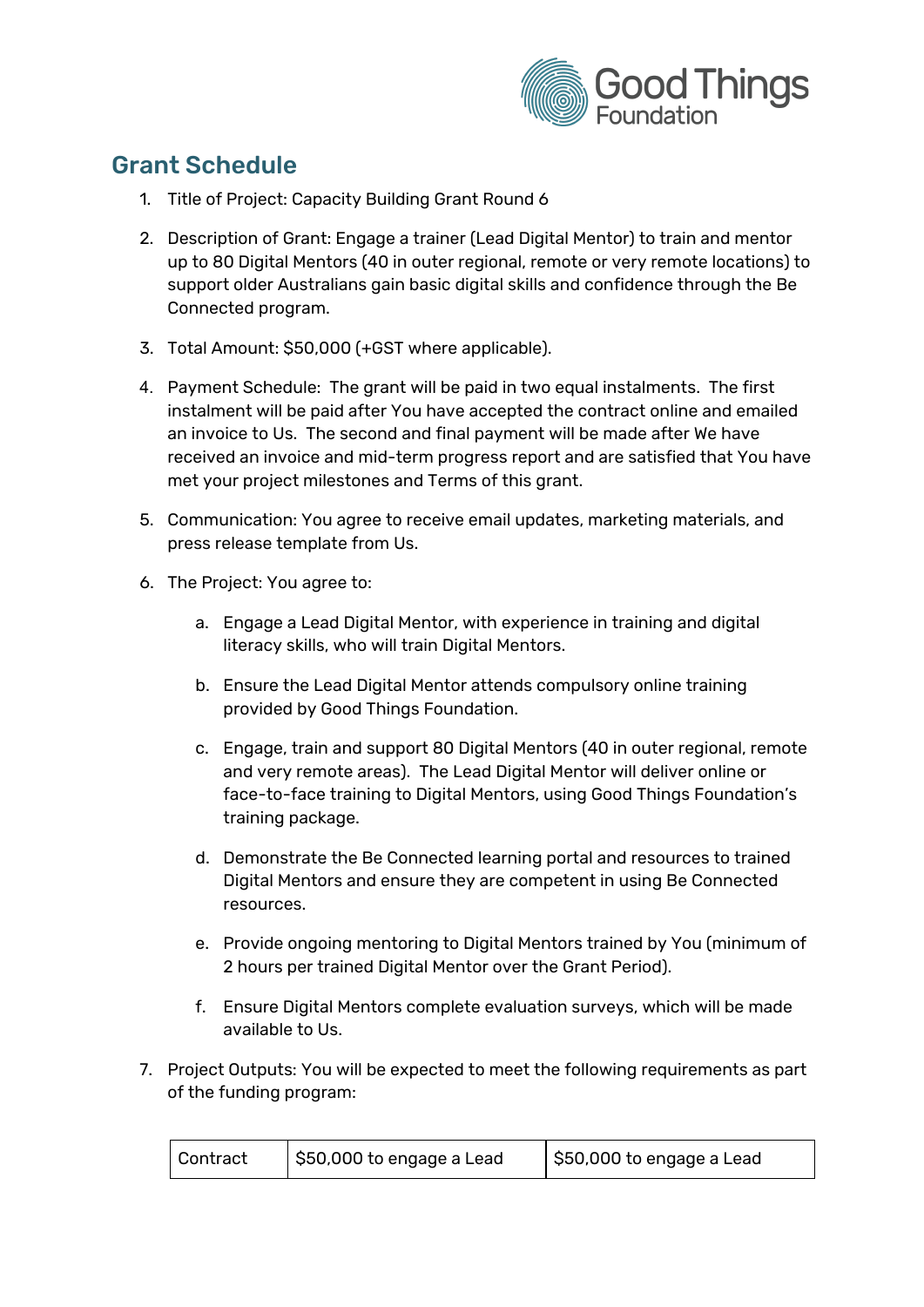| Size | Digital Mentor, train and<br>support 80 Digital Mentors | Digital Mentor, train and<br>support 40 Digital Mentors in<br>outer regional, remote and very<br>remote areas |
|------|---------------------------------------------------------|---------------------------------------------------------------------------------------------------------------|
|      |                                                         |                                                                                                               |

# **Reports:**

# **Mid-Term progress report**

You will be required to submit a mid-term progress report, including an income and expenditure statement, by 29 January 2021. Payment of Your second instalment will be subject to the submission of a satisfactory progress report.

A report template will be provided to You by Good Things Foundation.

# **Final report and financial acquittal**

A final report is due within a month of the grant term ending. The final report will detail what happened with Your proposed project - success, learnings, outcomes (a template will be provided to You by Good Things Foundation) and include a financial acquittal.

Financial acquittal of this grant requires You to submit an income and expenditure statement audited by:

- A registered Company Auditor under the Corporations Act 2001 (Cth); or
- A member of CPA Australia; or
- A member of the Institute of Public Accountants in Australia; or
- A member of the Institute of Chartered Accountants in Australia

Who is not a member or employee of Your organisation.

The income and expenditure statement should be accompanied by an audit opinion verifying that the grant has been spent on activity in accordance with the grant Terms and Conditions and budget.

8. Grant Period: The grant period is from 31 August 2020 to 30 June 2021.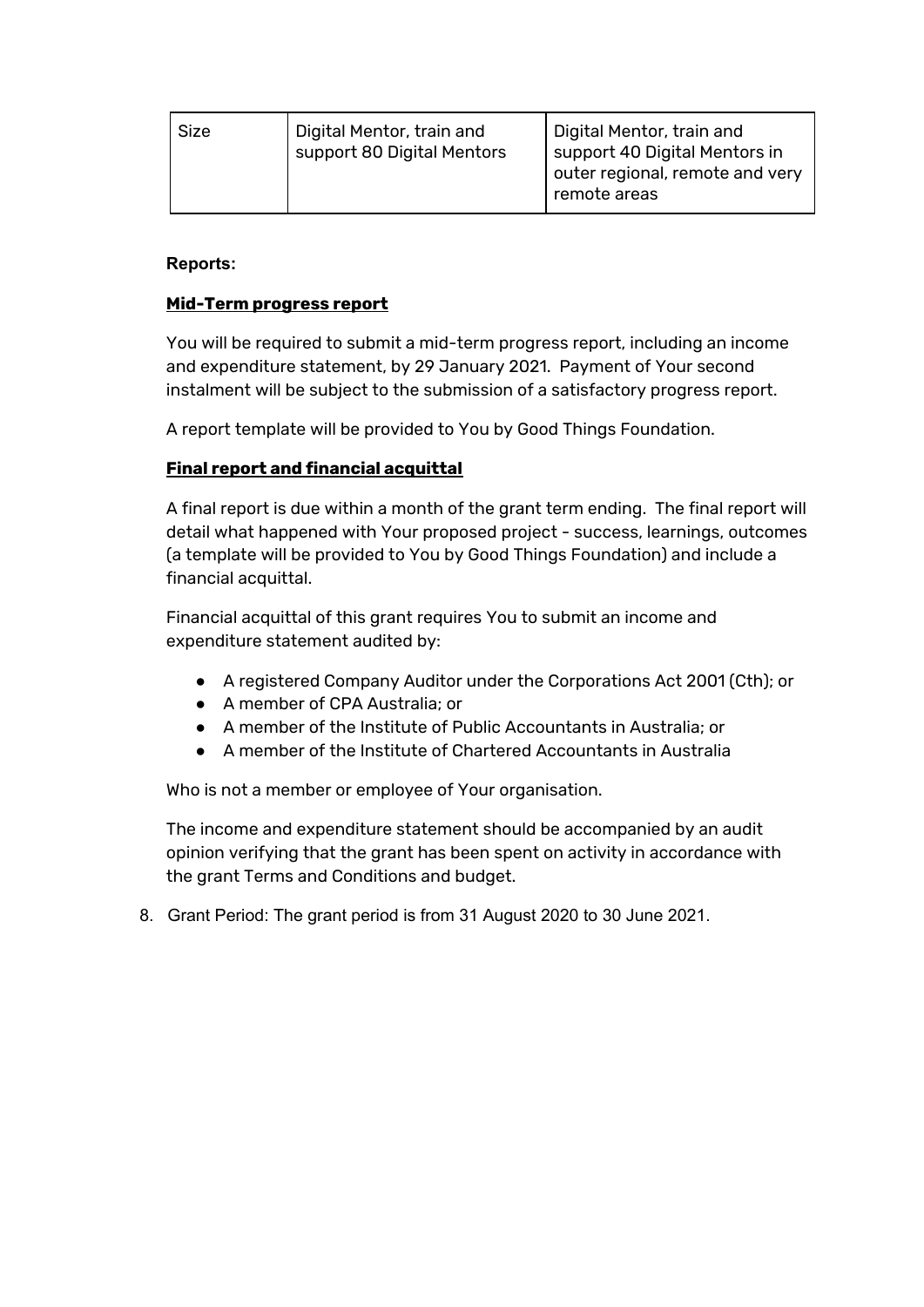# **Terms and Conditions ('Terms") for Be Connected: Capacity Building grants**

# **BACKGROUND:**

- A. We, The Funder, have agreed to pay the Grant to You, the Recipient, to assist in carrying out the Project.
- B. This Agreement sets out the terms and conditions on which the Grant is made by Us to You.
- C. These terms and conditions are intended to ensure that the Grant is used for the purposes for which it is awarded.

#### **AGREED TERMS:**

1. Definitions

The following definitions apply to expressions used in these Terms:

"Confidential Information" means any information that You provide to Us, or vice versa, that is indicated or marked as "Confidential" at the time it is provided or ought reasonably be considered to be confidential.

"Digital Mentor" means tutors to be trained by You to provide support older Australians gain basic digital skills and confidence through the Be Connected program.

"Funding Notification email" means the e mail sent to You to notify You of the grant award.

"Grant" means the funding provided or to be provided as defined in the Grant Schedule and the Funding Notification email.

"Grant Documentation" means the documentation associated with the Grant including, but not limited to, the online Project Application Form, the Grant Schedule and these Terms, and the Funding Notification email.

"Grant Project Period" means the term of the Project as set out in the Grant Schedule.

"Grant Schedule" means the schedule titled as such to which these Terms are attached.

"Know-how" means any information, data, know-how or experience whether patentable or not and including but not limited to any technical and commercial information relating to research, design, development, manufacture, use or sale.

"Lead Digital Mentor" means the trainer nominated by the You to train Digital Mentors.

"Project" means the project named in the Grant Schedule for which the application of the Grant is to be carried out in accordance with these Terms.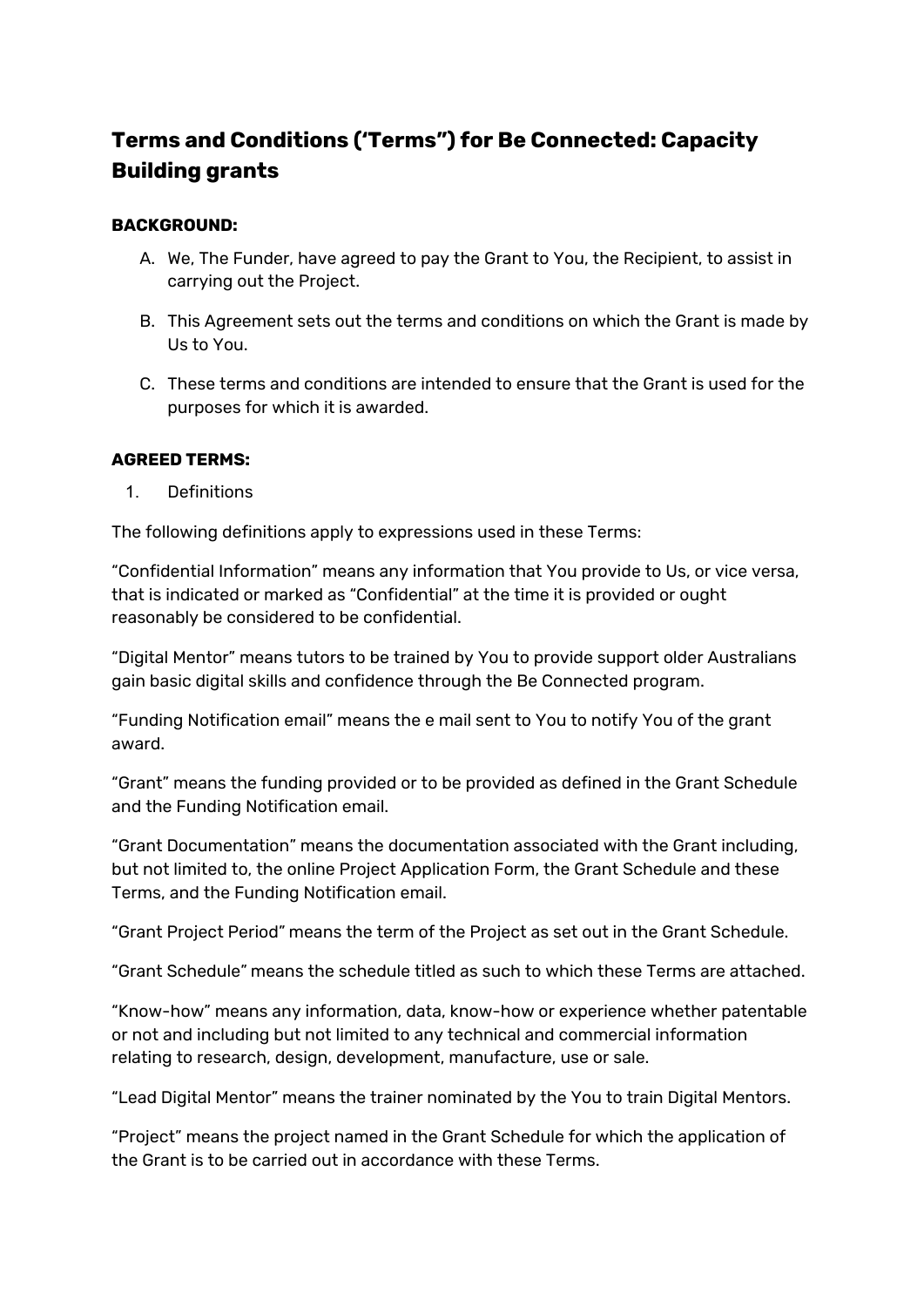"Project Outputs" means the project outputs to which You are committed as set out in the Grant Schedule.

"Start Date" means the date specified as such in the Grant Schedule or such later date as shall be notified to You, being the date on which the Project will be be started by You.

"Terms" means this document as amended from time to time.

"The Funder/We/Us/Our" means the Good Things Foundation Limited ABN 92 618 363 974.

"The Recipient/You/Your" means You, the Registered Network Partner named in the Grant Schedule being the recipient of the Grant.**"**

"Total Amount" means the total amount of the Grant as set out in the Grant Schedule.

- 2. The Grant
	- 2.1. We have agreed to provide the Grant (exclusive of goods and services tax ("GST")) to You, and You accept the Grant, on the terms of the Grant Documentation.

You shall:

- 2.1.1. at all times be a registered Network Partner.
- 2.1.2. warrant that it is in a position to run the event during the grant delivery period.
- 2.1.3. agree to use the Grant solely for the purposes of the Project and in accordance with these terms and conditions, or as otherwise approved by Us in writing.
- 2.1.4. at all times comply with all applicable laws.
- 2.1.5. not at any time make significant change to the Project without Our prior written agreement
- 2.1.6. notify Us in advance where You intend to apply to a third party for other funding for the Project, and, where such funding is obtained, it will provide Us with details of the amount and purpose of that funding. You agree and accept that You shall not apply for duplicate funding in respect of any part of the Project or any related administration costs that We are funding in full under this Agreement.
- 2.2. The Project must be delivered and completed in accordance with the Grant Documentation.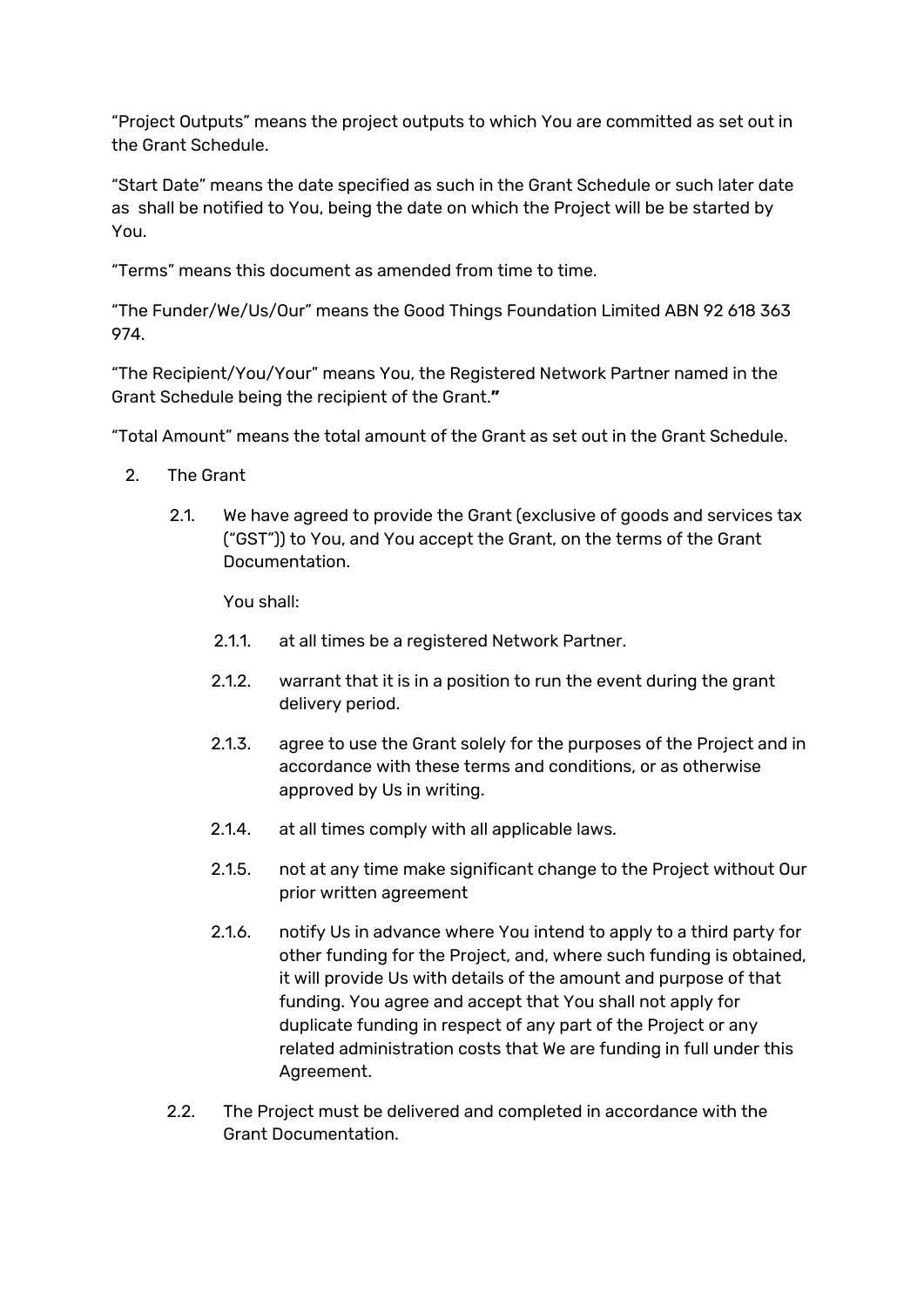You shall:

- 2.2.1. exercise the standard of skill, care and diligence in implementing the Project that would generally and reasonably be expected of a provider of similar activities including compliance with any codes of ethics, regulations or other industry standards relevant to the Project;
- 2.2.2. make best endeavours to produce the Project Outputs.
- 2.2.3. ensure that any information provided to Us is true and accurate in all material respects, and notify Us in writing within 2 weeks of any changes to the information provided to us in respect of the Project (including any changes to information contained in reports);
- 2.2.4. maintain accurate financial records, in accordance with applicable accounting standards, in relation to the use of the Grant;
- 2.2.5. not do, or cause to be done, or allow to be done, anything within Your reasonable control, that may harm or result in detriment to Our good name and reputation, or adversely affect, reflect or impact on Us.
- 2.3. If You fail to comply with all or any of these Terms of this Agreement we are entitled to seek a refund of all monies paid or suspend any further payment that may be due to You and terminate the Grant.
- 2.4. Any claim for payment must be made through our online funding portal [https://www.beconnectednetwork.org.au/your-organisations/manage-g](https://www.beconnectednetwork.org.au/your-organisations/manage-grants#/) [rants#/](https://www.beconnectednetwork.org.au/your-organisations/manage-grants#/) (login required).
- 2.5. No Grant shall be paid unless and until We are satisfied that such payment will be used for proper expenditure in the delivery of the Project.
- 2.6. You Must issue us with an Invoice complied with the requirements under the *A New Tax System (Goods and Services Tax) Act 1999* (Cth) ("GST Act").
	- 2.6.1. All Invoices must include the reference provided by Good Things Foundation on the above named funding portal.
	- 2.6.2. If your Business is Registered for GST, the invoice must be in the form of a Tax Invoice.
	- 2.6.3. If your Business is not registered for GST, the invoice must be in the form of a normal invoice and not have the word "Tax" on it.
	- 2.6.4. If Your GST status changes during the Project Period, You must ensure Your invoice is compliant with this change, and that the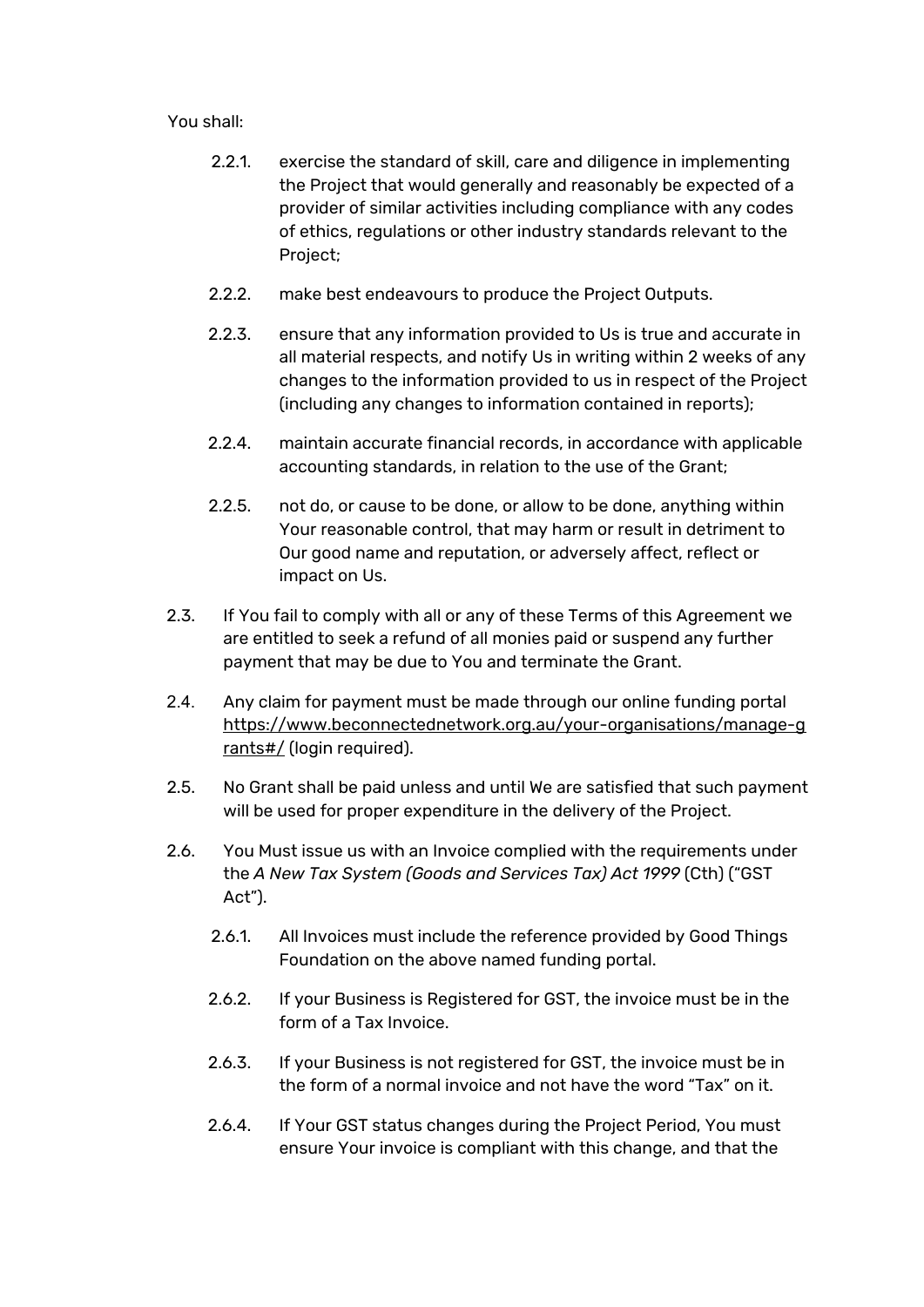change has been updated on our online funding portal.

- 2.7. Provided we have received an invoice from You with all relevant details, payment of the Grant will be made by Us via the Australian Payments Clearing Association (APCA) (BACS).
- 2.8. You shall promptly repay to Us any money incorrectly paid to it either as a result of an administrative error or otherwise. This includes (without limitation) situations where either an incorrect sum of money has been paid or where Grant monies have been paid in error before all conditions attaching to the Grant have been complied with by You.
- 2.9. Failure by You to meet Our quality requirements set out in the Grant Schedule may result in a suspension of further payments of the Grant or reduction of any payment of the Grant which may be due.
- 2.10. We reserve the right to vary or cancel the Project without being liable for any loss in the event that Our funding for the Project is suspended, varied or withdrawn by our funder prior to the start date of the project.
- 2.11. Any outstanding amounts owed by You to Good Things Foundation must be paid in full before any payments of the Grant will be made. Grant funding will be held back until full payment has been received by Good Things Foundation.
- 2.12. The project must be delivered in line with the Terms and Conditions of the website. If You fail to comply with the terms we will withdraw current funding.
- 3. Monitoring
	- 3.1. You must provide all information reasonably requested by Us for the purpose of evaluating and monitoring the delivery and success of the Project.
	- 3.2. You shall permit any person authorised by Us such reasonable access to Your employees, agents, premises, facilities and records, for the purpose of discussing, monitoring and evaluating Your fulfilment of the conditions of this Agreement and shall, if so required, provide appropriate oral or written explanations from them.
	- 3.3. We reserve the right to see upon request evidence of a complete and rigorous written policy and set of procedures in place at all times to safeguard children, young people or vulnerable adults and compliance with such policies and procedures.
	- 3.4. Where You have obtained funding from a third party for Your delivery of part of the Project, You shall include the amount of such funding in Your financial reports together with details of what that funding has been used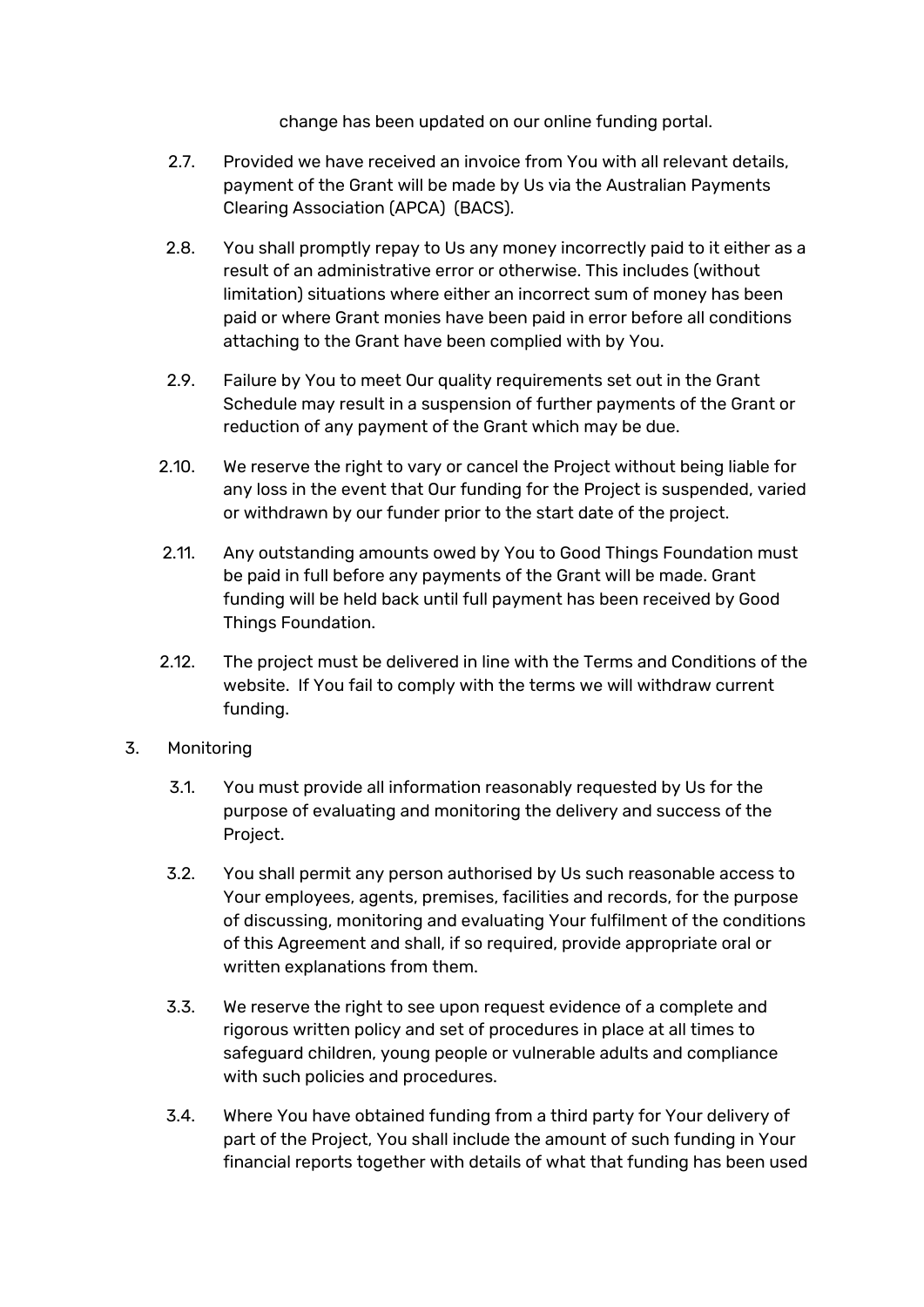for.

- 3.5. You must not and must not permit anyone in Your organisation to engage in any sexual, racial or other harassment or unlawful discrimination against any person (whether or not an employee) in the course of their employment with You.
- 3.6. You must collect, keep and make available to Us 5 Years of Financial records for all expenditure directly or indirectly relating to the Project, starting from the date you accept these terms. We reserve the right to ask You for this financial information upon completion of the contract.
- 3.7. You shall provide Us with a final report on completion of the Grant Period which shall confirm whether the Project has been successfully and properly completed.
- 4. Intellectual Property rights
	- 4.1. We agree that all rights, title and interest in or to any information, data, reports, documents, procedures, forecasts, technology, know-how in any Intellectual Property designed by You in the course of the Project shall be Our property. You shall at Our request and expense execute any related documents and perform such activities as required by Us to vest all rights, title and interests to or in any such Intellectual Property to Us.
	- 4.2. Where We have provided You with any of Our Intellectual Property Rights for use in connection with the Project (including without limitation Our name and logo), You shall, on termination of this Agreement, cease to use such Intellectual Property Rights immediately and shall either return or destroy such Intellectual Property Rights as requested by Us except where We have given You express written consent to use such rights.
- 5. Data Protection and Confidentiality
	- 5.1. You shall (and shall procure that any of Your staff involved in connection with the activities under the Agreement shall) comply with any notification requirements under relevant data protection legislation including but without limitation the Data Protection Act 2018, and both Parties will duly observe all their obligations under such legislation, which arise in connection with the Agreement.
	- 5.2. All confidential information provided by Us and used by You during the course of the Grant Project Period shall remain Our property and You will treat it as strictly confidential.
	- 5.3. All confidential information provided by You and used by Us during the course of the Grant Project Period shall remain Your property and We will treat it as strictly confidential.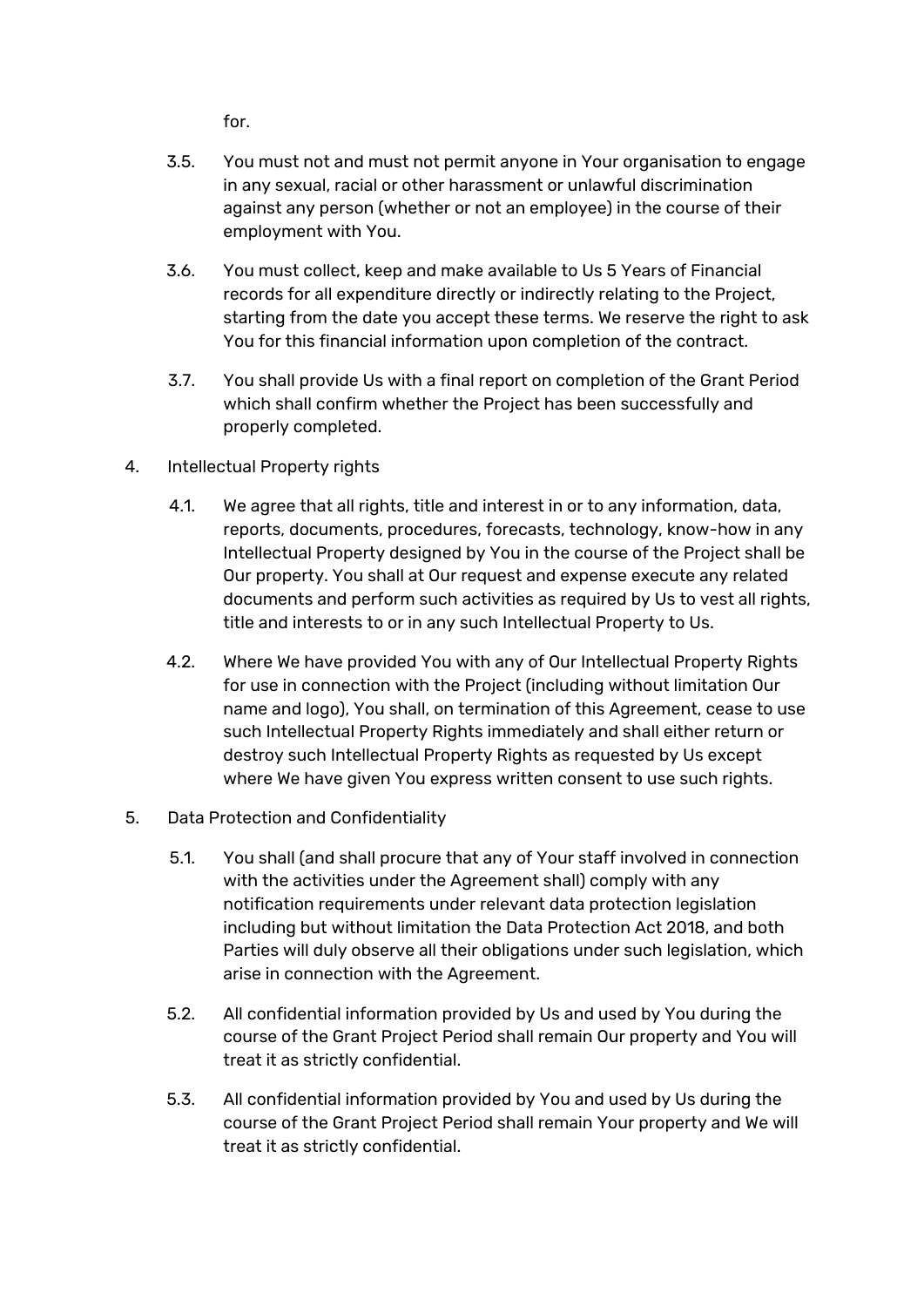- 5.4. You will:
	- 5.4.1. comply with the *Privacy Act 1988* (Cth), in relation to any personal information (as defined in that legislation) that is collected, used or disclosed under this Grant Agreement, as applicable
	- 5.4.2. not do anything with Personal Information that will cause Us to breach Our obligations under the *Privacy Act 1988* (Cth);
	- 5.4.3. provide all assistance as required by us to assist us in complying with our obligations when dealing with personal Information.
- 6. Notification
	- 6.1. You must immediately notify Us in writing of any incident or circumstance:
		- 6.1.1. involving a breach or a potential breach of these Terms;
		- 6.1.2. involving a conflict of interest or a potential conflict of interest that may restrict you in undertaking the Project in fair independent way;
		- 6.1.3. in the nature of an emergency affecting the Project; and
		- 6.1.4. that may have any impact on Our good name and reputation; and
		- 6.1.5. which would, or would likely, have a material impact on the desired Project outcomes.
- 7. Information and image
	- 7.1. To enable Us to promote Our activities or the Project, You agree to:
		- 7.1.1. permit Us to use information about You or the Project: and
		- 7.1.2. provide to Us relevant images about You or the Project (ensuring that the consent in relation to the use of such image has been obtained in respect of any person who may appear in each image).
- 8. Limitation of Liability
	- 8.1. We accept no liability for any consequences, whether direct or indirect, that may come about from Your running of the Project, the use of the Grant or from withdrawal of the Grant. You shall indemnify and hold harmless Us, Our employees, agents, officers or sub-contractors with respect to all claims, demands, actions, costs, expenses, losses, damages and all other liabilities arising from or incurred by reason of Your actions and/or omissions in relation to the Project, the non-fulfilment of Your obligations under this Agreement or Your obligations to third parties.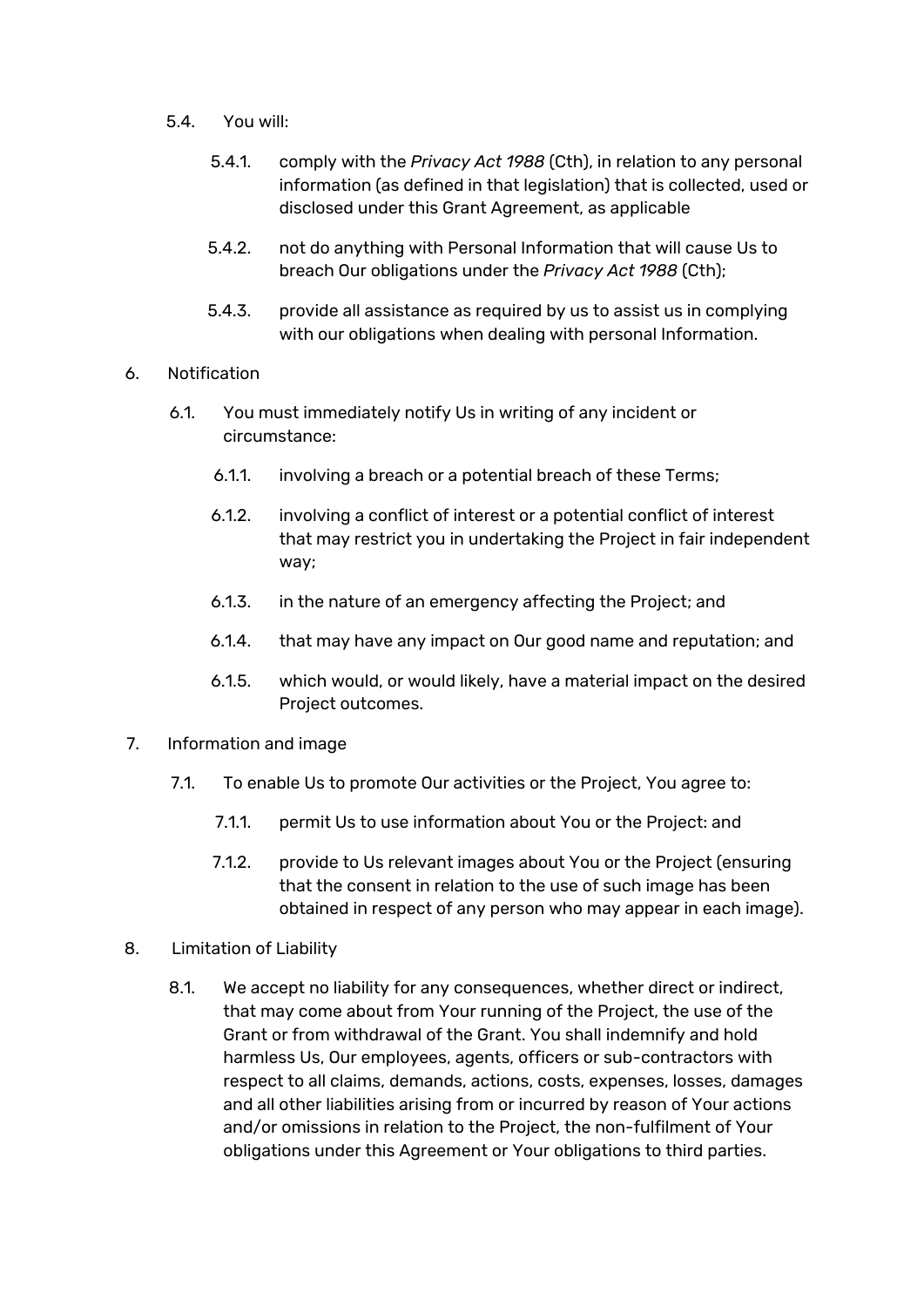- 8.2. Subject to Clause 8.1, Our liability under this Agreement is limited to the payment of the Grant.
- 9. Insurance
	- 9.1. You shall effect and maintain with a reputable insurance company a policy or policies in respect of all risks which may be incurred by You, arising out of the Your performance of the Agreement, including death or personal injury, loss of or damage to property or any other loss.
	- 9.2. If We ask, You must provide certificates of currency for the insurance and/or a warranty from Your insurer that the policy extends to and will cover potential liability arising under this Agreement.

#### 10. Warranties

You warrant, undertake and agree that:

- a. You have all necessary resources, approvals, powers and expertise to deliver the Project (assuming due receipt of the Grant);
- b. You shall at all times comply with all relevant legislation and all applicable codes of practice and other similar codes or recommendations, and shall notify Us immediately of any significant departure from such legislation, codes or recommendations;
- c. All financial and other information concerning You which has been disclosed to Us is to the best of Our knowledge and belief, true and accurate;
- d. You are not aware of anything in Your own affairs, which You have not disclosed to Us or any of Our advisers, which might reasonably have influenced Our decision to make the Grant on the terms contained in this Agreement;
- 11. Duration
	- 11.1. Except where otherwise specified, the terms of this Agreement shall apply from the date of this Agreement until the anniversary of expiry of the Grant Period or for so long as any Grant monies remain unspent by You, whichever is longer.
	- 11.2. Any obligations under this Agreement that remain unfulfilled following the expiry or termination of the Agreement shall survive such expiry or termination and continue in full force and effect until they have been fulfilled.
- 12. Termination

We may terminate this Agreement and any Grant payments on giving You one week written notice should it be required to do so by financial restraints or for any other reason.